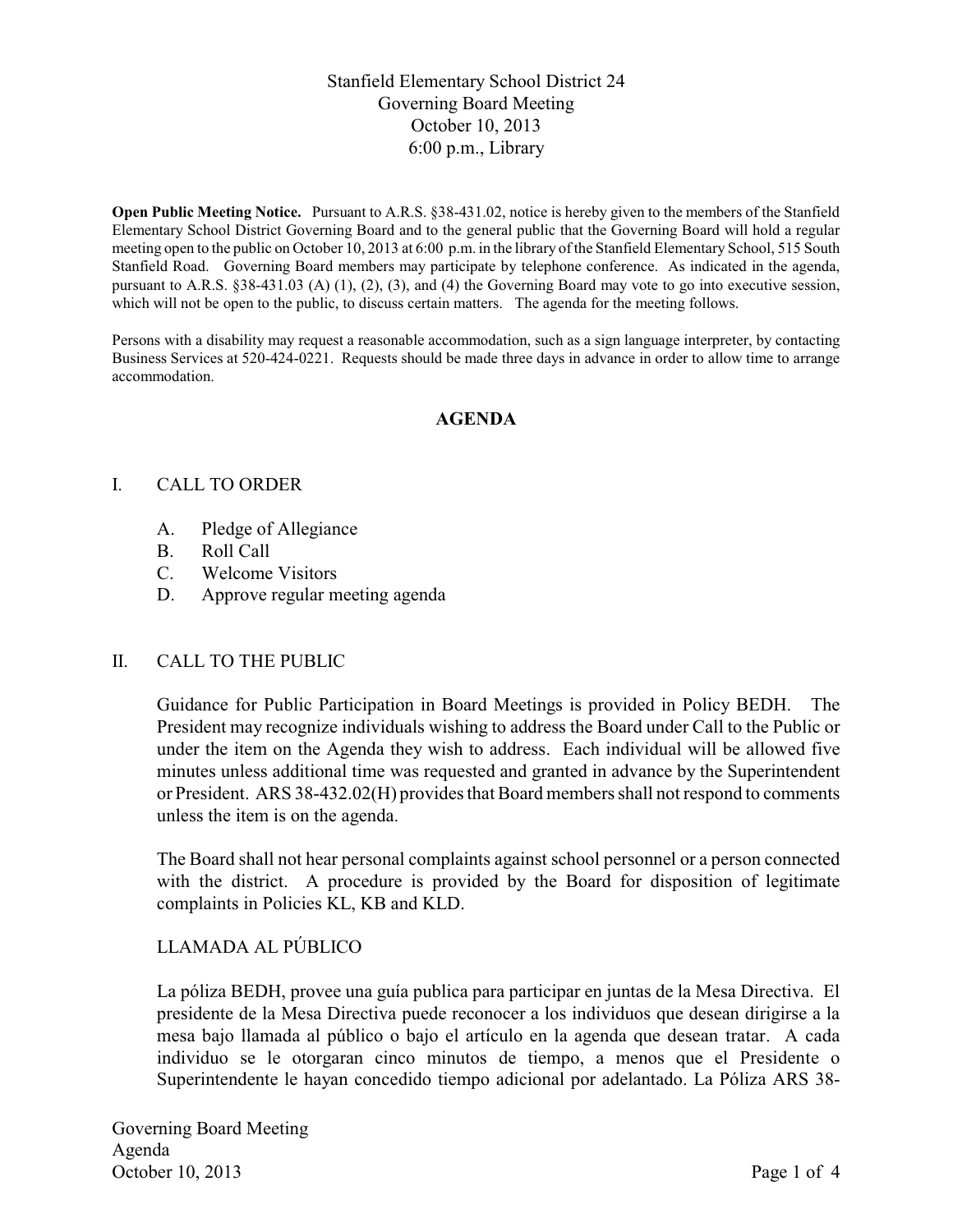432.02 dice que ningún miembro de la mesa responderá a ningún tipo de comentarios de temas que no estén en la agenda.

La mesa no oirá quejas personales en contra de personal de la escuela o personas que tengan alguna conexión con el Distrito. Para este tipo de quejas la mesa provee otro tipo de procedimientos para la disposición de quejas legítimas las cuales se encuentran en las siguientes Pólizas KL, KB, y KLD.

# III. APPROVAL OF MINUTES

Approve the September 12, 2013 regular governing board meeting minutes.

### IV. AWARDS AND RECOGNITIONS

A. Students of the Month

### V. REPORTS

- A. Superintendent's Report (Pages 1 2)
	- 1. Curriculum Alignment Agreement
	- 2. Audit site visits
	- 3. NSBA National Conference
	- 4. Teacher Evaluation instrument update
- B. September Public Funds Expenditure Reports (Pages 3 5)
- C. September Student Activities Report (Page 6)
- D. Principal's Report (Page 7)
- E. Operations Support Services Reports (Pages 8 9)
	- 1. Maintenance
	- 2. Transportation

## VI. NEW BUSINESS ACTION ITEMS – PERSONNEL

All hiring is pending satisfactory completion of background investigation, records verification, and fingerprint report.

- A. Approve 2013-2014 extra duty contract:
	- 1. Noemi Herrera Volleyball
	- 2. Gerald Hoffman Girls Basketball
	- 3. Gerald Hoffman Boys Basketball
- B. Accept resignation of Bonnie England, Instructional Aide, effective October 12,. 2013 (Page 10)

Governing Board Meeting Agenda October 10, 2013 Page 2 of 4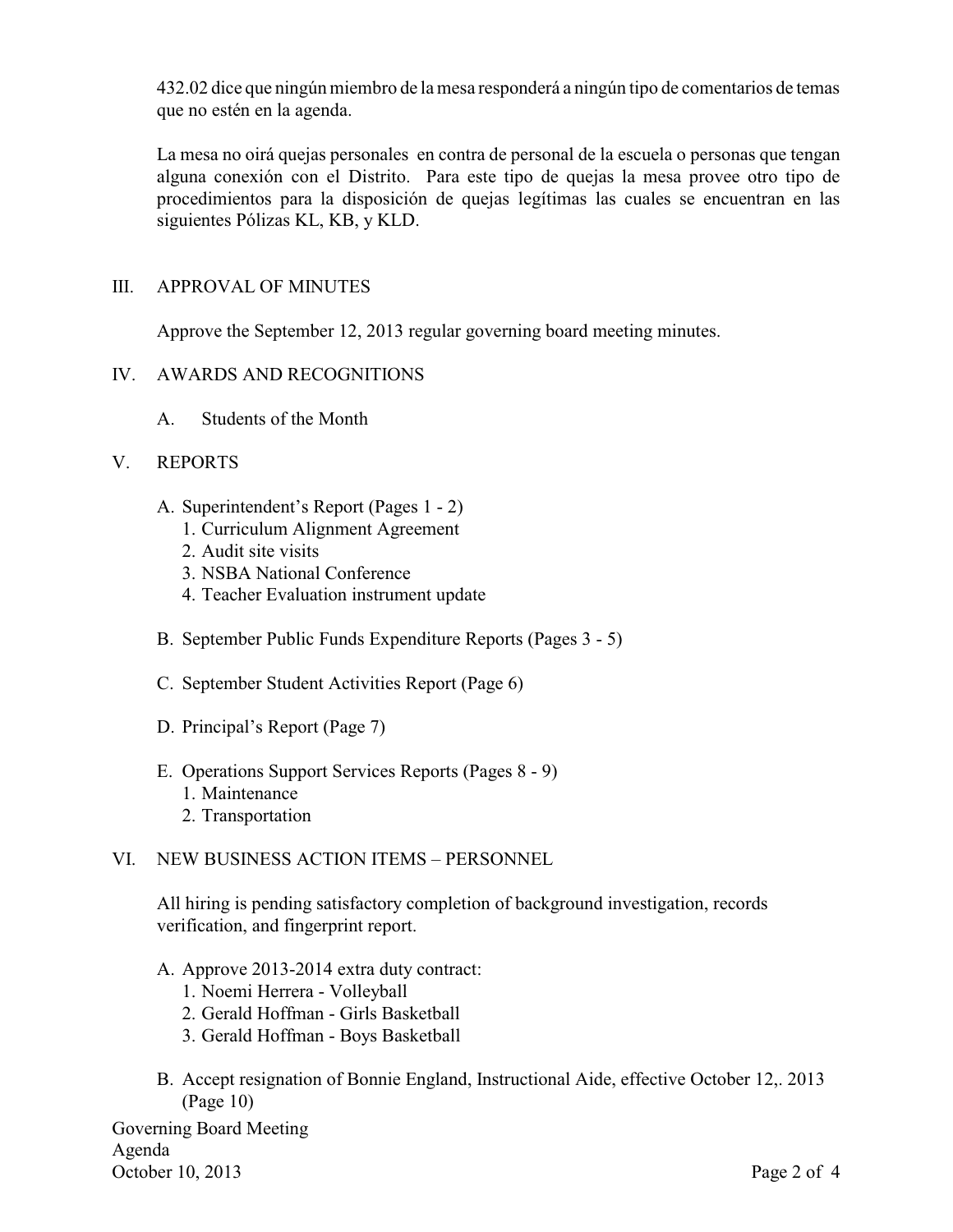- C. Accept resignation of Joe Mejia, Part time Bus Driver, effective September 12, 2013 (Page 11)
- D. Approve hire effective October 11, 2013, Notice of "At-Will" Appointment, 189-day schedule:
	- 1. Adrianne Smith Dispatch, Transportation

#### VII. NEW BUSINESS ACTION ITEMS – BUSINESS

- A. Ratify approval of payroll vouchers
	- 1. PV5 \$138,212.27
	- 2. PV6 \$146,633.30
	- 3. PV7 \$1,117.39

#### B. Ratify approval of expense vouchers

- 1. EV1410 \$30,359.29
- 2. EV1411 \$38,291.59
- 3. EV1412 \$17,760.18
- 4. EV1413 \$17,326.90
- C. Approve the 2012-13 Annual Financial Report. (Front Pocket)
- D. Discuss and take action regarding the s sixty (60) day review of the student textbook Choosing the Best Path course per Policy IJJ/IJK, Textbook/Supplementary Materials Selection and Adoption.
- E. Ratify approval of the Memorandum of Understanding between Arts Integration Solutions, an Arizona non-profit corporation and the Stanfield Elementary School District to participate in the one year Pilot Program for Teacher and Principal Professional Development, entered into by the Superintendent on behalf of the District on September 20, 2013 (Pages 12-18)
- F. Approve purchase to replace lighting fixtures district wide as replacement bulbs are no longer available and will save the district expense annually with new retro-fitting and bulbs. After reviewing the cooperative contract the district has deemed that it is in their best interest not to go out for RFQ or RFB and that the pricing is reasonable and fair. (Pages 19 - 27)
	- 1. Deca Southwest \$74,840.43
- G. Accept, with gratitude, 805 student handbooks for students in grades Kindergarden through Eighth from Patricia Johnson and the Dairy Council of Arizona valued at \$2,614.64 for the 2013-2014 school year. (Pages 28 - 29)